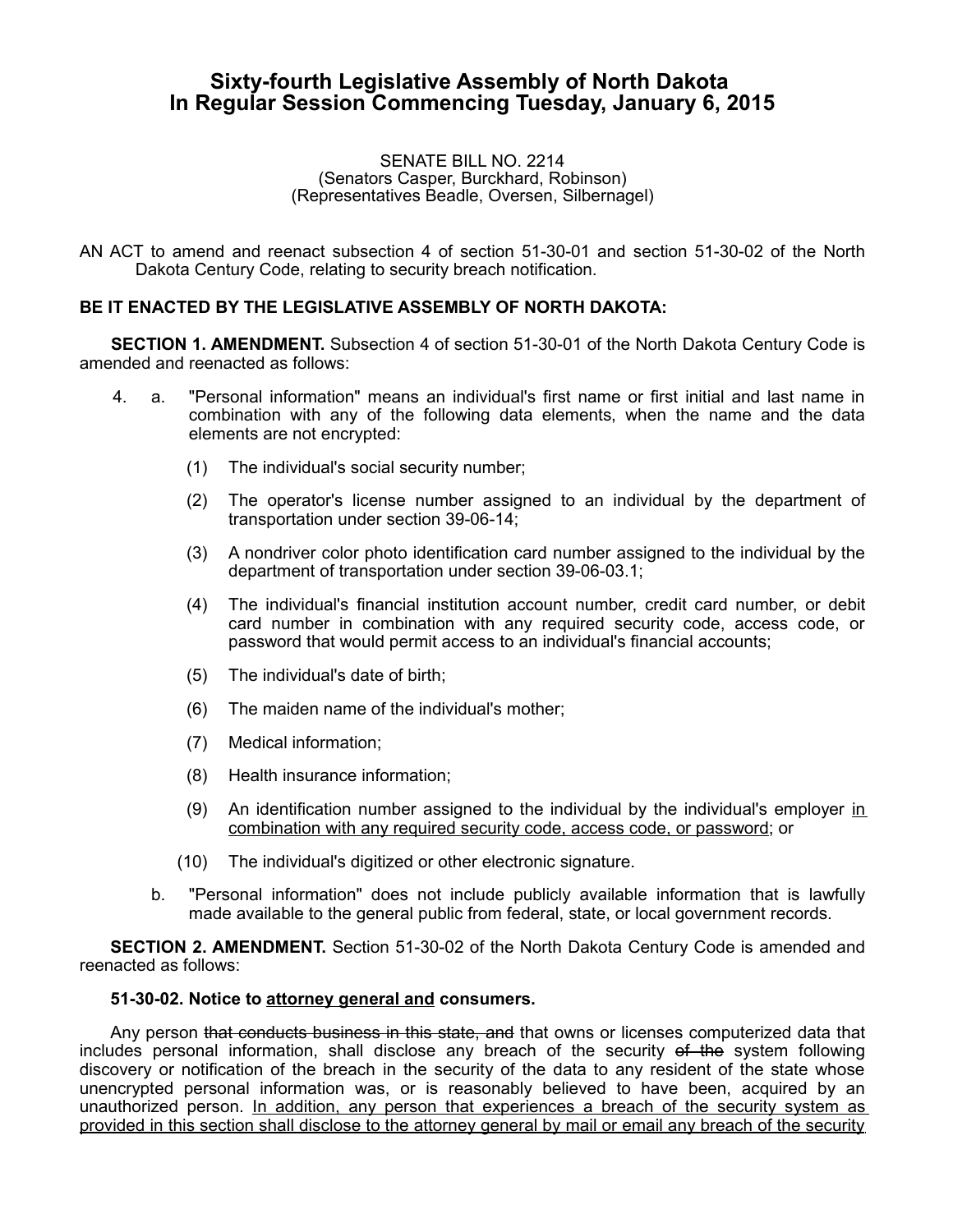system which exceeds two hundred fifty individuals. The disclosure must be made in the most expedient time possible and without unreasonable delay, consistent with the legitimate needs of law enforcement, as provided in section 51-30-04, or any measures necessary to determine the scope of the breach and to restore the integrity of the data system.